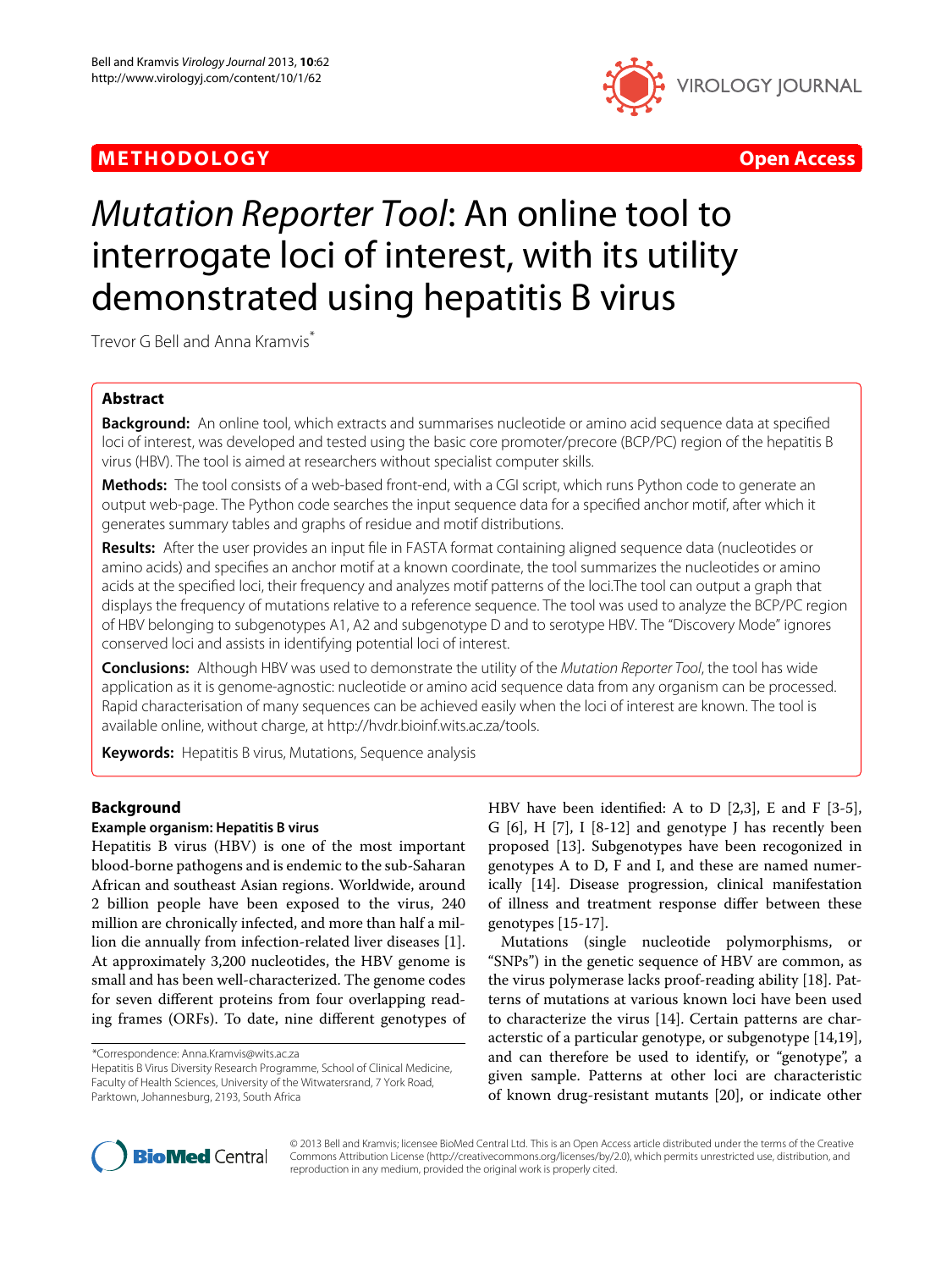important characteristics, such as down-regulation of, for example, hepatitis B e antigen (HBeAg) [\[21\]](#page-6-15). Therefore, the examination of nucleotides at one or more known loci, either together or individually, is routinely used to characterise HBV sequences. Identification of mutations of interest is not always straighforward, however, for a number of reasons. Firstly, the HBV genome is circular (numbered from position "1" at the Eco*R*1 restriction site), but sequence data is linear, and position "1" lies within a region of interest, which is typically sequenced both downstream and upstream of this position. Secondly, HBV genotypes are not the same length, ranging from 3182, for genotype D, to 3248 nucleotides for genotype G. Thirdly, insertions and/or deletions of varying length may be present in some isolates, or, fourthly, isolates may be recombinants of two or more known genotypes. Thus, automated analysis of the genome is complex and sequence data should be carefully curated.

# *Basic core promoter/precore (BCP/PC) mutations*

HBeAg is a non-particulate secretory protein expressed by HBV. The pre-core/core open reading frame encodes for HBeAg [\[22\]](#page-6-16). The basic core promoter (BCP), which covers the distal X region and the proximal pre-core (PC) region, directs transcription of PC mRNA, which is translated into the pre-core/core fusion protein that is the precursor of HBeAg. This protein has a signal peptide at its amino end that targets it to the endoplasmic reticulum, where it is post-translationally modified by truncation at a fixed site on its amino end and at variable sites on its carboxyl end [\[21\]](#page-6-15). Various mutations within the BCP and PC regions affect the expression of HBeAg at the transcriptional, translational and post-translational levels [\[23](#page-6-17)[,24\]](#page-6-18). The BCP A1762T/G1764A mutations affect transcription of the PC mRNA [\[25\]](#page-6-19). Mutations that affect HBeAg expression at the translational level include Kozak sequence (1809-1812) mutations and the G1896A stop codon mutation. Substitutions at 1809-1812 are found mainly in subgenotype A1. HBeAg expression is impaired by Kozak mutations by a leaky scanning mechanism [\[26\]](#page-6-20). The classical G1896A transition leads to a tryptophan to stop codon mutation, which results in the truncation of HBeAg precursor and abrogation of HBeAg expression [\[27\]](#page-6-21). The emergence of G1896A leads to the stabilization of the encapsidation signal (*ε*) on the pregenomic RNA in genotypes with 1858T, but is rarely found in strains which have 1858C [\[28\]](#page-6-22). At the post-translational level, the G1862T mutation, characteteristic of subgenotype A1, introduces a phenylalanine, which interferes with signal peptide cleavage and maturation of HBeAg [\[29\]](#page-6-23). Clinically, HBeAg is used as an index of viral replication, infectivity, severity of disease and response to antiviral treatment. Mutations that affect HBeAg expression are clinically relevant [\[17\]](#page-6-11) and thus analysis of their

distribution is important. We demonstrate the utility of the *Mutation Reporter Tool* using the BCP/PC mutations as an example.

# **Loci of interest and patterns of residues**

Analysis of loci of interest, which may be dispersed across the genome, and the resulting patterns of these loci, has traditionally been a manual, interactive process, which is time-consuming and error-prone. A new online tool, the *Mutation Reporter Tool*, has been developed to rapidly and easily display loci of interest and patterns of residues for any sequence data (nucleotides or amino acids) submitted by the user. Feedback from members of the *Hepatitis Virus Diversity Research Programme*, who used development versions of the tool extensively to analyze HBV sequences, was incorporated into the present version.

# **Results and Discussion**

The *Mutation Reporter Tool* is one component of a larger project currently in progress, and makes use of a common (shared) Python computer language module, consisting of a "Sequence" class, which contains several methods. The tool consists of a web-based front-end, with which the user interacts, and a CGI script, which runs the Python code and generates the output web-page. The tool has been developed to assist scientists with data analysis and does not require any specialist computer skills or installation. A detailed online tutorial is available. HBV sequence data will be used to demonstrate the utility of the tool.

# **Usage**

A section of the input interface of the tool is shown in Figure [1.](#page-2-0) An input file in FASTA format containing aligned sequence data (nucleotides or amino acids) is specified. The loci of interest are specified relative to a known "anchor motif" at a known genomic co-ordinate. The location of the first occurrence of the whole anchor motif in the first sequence in the file is used as the position from which the *specified* loci are determined. The loci of interest are specified as comma-separated integers without spaces (for example: 1762,1764) and/or dashseparated ranges of integers without spaces (for example: 1809-1812).

For example, the basic core promoter/precore (BCP/ PC) region of HBV is routinely sequenced. Within this sequence fragment of approximately 500 nucleotides, the highly-conserved motif "AGATTA" is found at coordinate 1750. A file containing aligned BCP/PC sequence data is submitted to the tool with "AGATTA" specified as the anchor motif and "1750" as the anchor position. Loci of interest *downsteam* of 1750 are then specified by their absolute (and known) co-ordinates in the genome. Loci, which are known to affect the expression of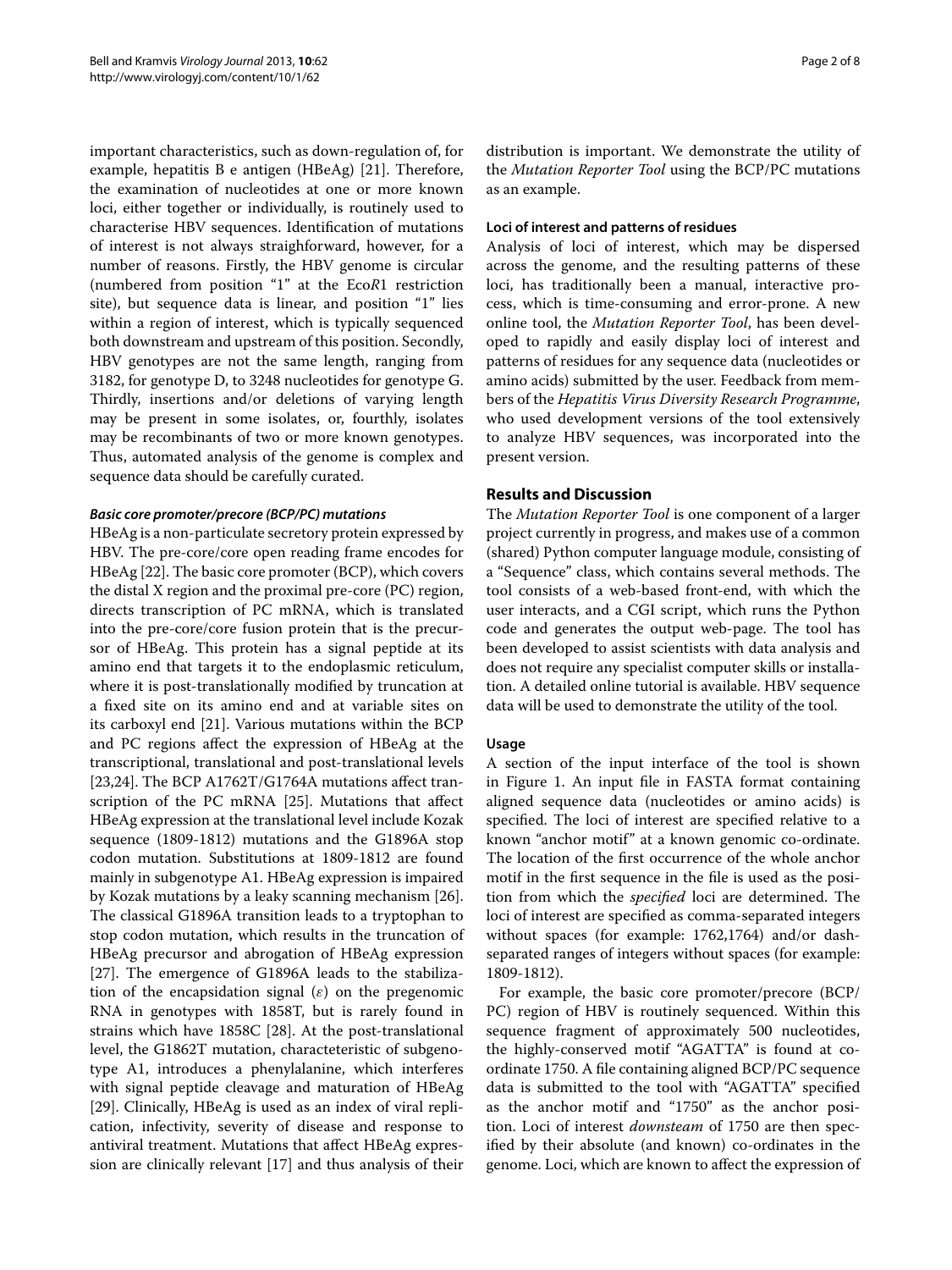| <b>Specify Input Parameters</b>           |                                                                                                                                                         |          |  |
|-------------------------------------------|---------------------------------------------------------------------------------------------------------------------------------------------------------|----------|--|
| Aligned FASTA file                        | /tmp/theFile.fasta                                                                                                                                      | Browse   |  |
| Sequence data type                        | $@$ Nucleotides $@$ Amino Acids                                                                                                                         |          |  |
| Anchor motif                              | <b>AGATTA</b>                                                                                                                                           |          |  |
| Anchor position                           | 1750                                                                                                                                                    |          |  |
| Loci                                      | 1762,1764,1809-1812,1858,1862,1888,1896                                                                                                                 |          |  |
| Output grouping                           | 2,4,1,1,1                                                                                                                                               |          |  |
| $include \rightarrow$ sequence ID pattern |                                                                                                                                                         | Tutorial |  |
|                                           |                                                                                                                                                         |          |  |
|                                           | <b>Figure 1 The input interface of the Mutation Reporter Tool.</b> A FASTA input file of sequence data is specified. These sequence data (nucleotides   |          |  |
|                                           | or amino acids) may be genomic or subgenomic fragments. An "anchor motif", which is common to all sequences, is provided. The "anchor                   |          |  |
|                                           | position" specifies the genomic co-ordinate of the start of the "anchor motif", such that the downstream loci of interest can be specified              |          |  |
|                                           | accordingly. In this figure, nine loci of interest have been specified. These nine loci will be grouped into columns according to the "output grouping" |          |  |
|                                           | field: a column containing the first two loci, followed by a column containing the next four loci, followed by a column containing the final locus.     |          |  |

<span id="page-2-0"></span>Specific sequences in the input file can be included or excluded by entering a regular expression into the appropriate field. This field is blank in the

HBeAg, are found at 1762, 1764 and 1896. In subgenotype A1, the "Kozak" sequence, which modulates the translation of HBeAg, is located at position "1809-1812". All these loci are therefore entered into the "Loci" field as "1762,1764,1809-1812,1896". Only these loci are extracted from each sequence in the input file and included on the output page.

figure, which indicates that all sequences will be included.

The loci of interest can optionally be grouped into columns according to the "Output grouping" field. The field accepts a comma-separated list of integers, which indicate the number of loci to group into one output column. If no output grouping is specified, the tool will output all loci into one output column. Using the previous example of loci and an output grouping of "2,4,1", the output would place the nucleotides at 1762 and 1764 together into one column (specified by the output grouping of "2"), the Kozak sequence at 1809-1812 into another column, and nucleotide at 1896 into a third column.

If only some sequences from the input file are to be processed, a "regular expression" can be entered next to the "Include/Exclude" drop-down box. This will then either include (or exclude) sequences for which the FASTA ID matches (or does not match) the regular expression provided. A tutorial describing regular expressions is linked from the input page for reference. Subsets of sequence data stored in one FASTA file can therefore easily be analysed separately, without having to create additional files. FASTA IDs in the output are truncated to the number of characters specified on the input page. If "Output percentages" is not selected, absolute counts are given as output, instead of percentages.

# *Output*

The tool produces several tables of output. The first (Figure [2\)](#page-2-1) shows the residue at each of the specified loci for each sequence in the input file. The loci are grouped into columns as specified by the output grouping. The

next output table shows the distribution of each residue at each locus (as a raw count or a percentage, Figure [3\)](#page-3-0). Figure [4](#page-3-1) shows part of the next table of output, which reports the number of occurrences (as a percentage, sorted in ascending order) of each unique motif pattern, as created by placing all of the specified loci next to each other in the order specified. This motif pattern can be used to classify sequences into groups and to identify the motif, which occurs most frequently. A graph of the motif distribution is displayed below the table. The raw data used to create this graph can be downloaded as a CSV file. A link below the final output table (Figure [4\)](#page-3-1) opens a new page, which shows the FASTA ID associated with each of the motif patterns. This output is grouped by motif pattern for reference.

## *Example Usage: HBV serotypes*

In addition to genotypic classification, HBV strains can be classified into one of nine serological subtypes (serotypes) [\[30\]](#page-6-24). This classification is determined by the amino acids

| ΙD      | 1764 1811 | 1809<br>1762 1810 <br>1812 |   |   |   | 1858  1862  1888  1896 |
|---------|-----------|----------------------------|---|---|---|------------------------|
| SHH001A |           | AG TCAT                    | C | G | G | G                      |
| SHH009A | TA        | <b>TCAT</b>                | C | G |   | G                      |
| SHH016A |           | AG GCAC                    |   | G | G | A                      |
| SHH022A |           | AG TCAT                    | C | G | А | G                      |
| SHH027A | AG        | <b>TCAC</b>                |   | G | G | A                      |
| SHH029A |           | AG TCAT                    | C | G | Д | G                      |

<span id="page-2-1"></span>**Figure 2 Loci distribution.** The nucleotides at each of the specified loci within the BCP/PC region for each sequence in the input file are shown in this table. The loci are grouped into columns as specified.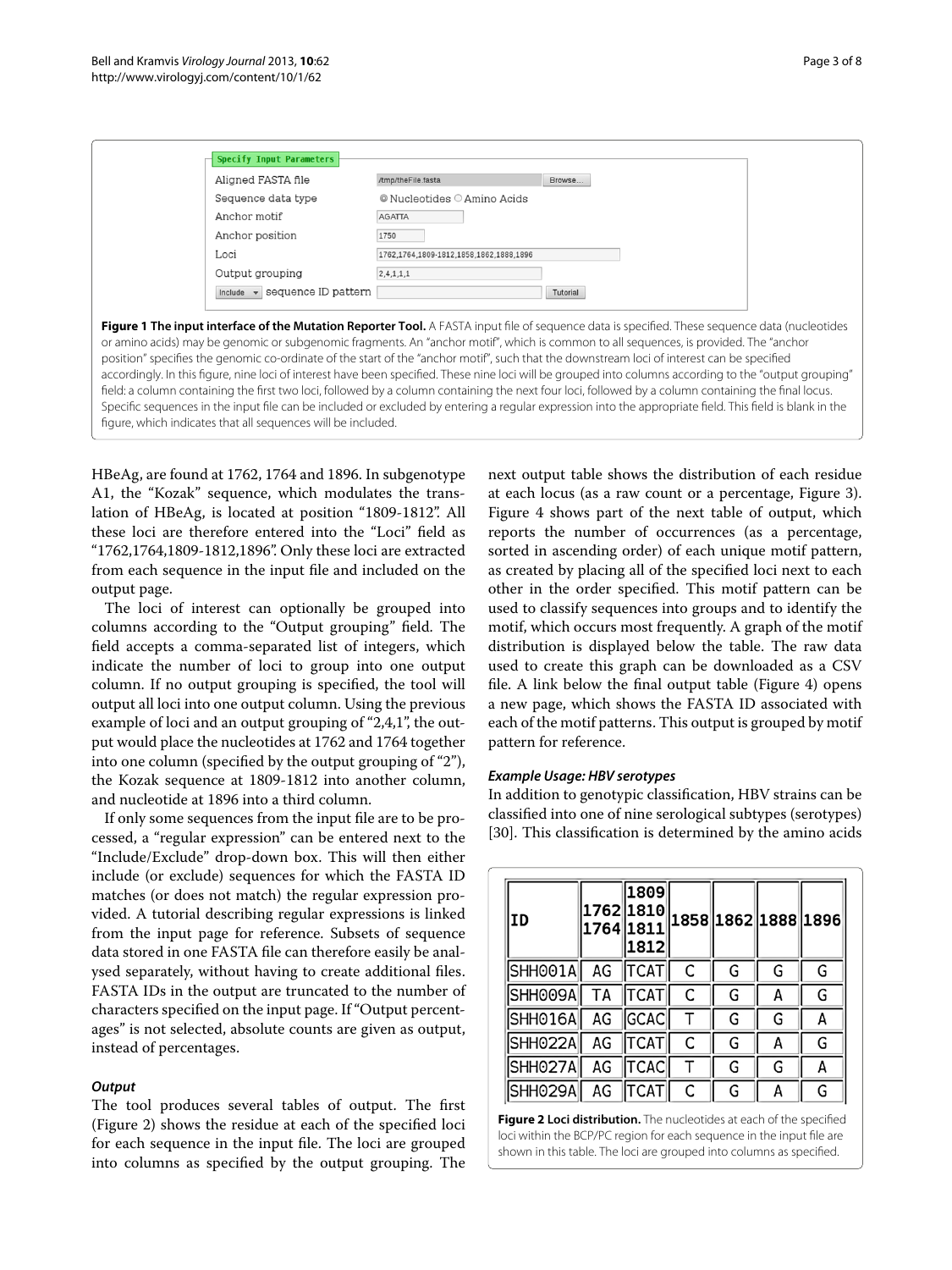|    | 1762                            | 1764          | 1809 | 1810 | 1811 | 1812 | 1858                                                 | 1862                 | 1888          | 1896 |
|----|---------------------------------|---------------|------|------|------|------|------------------------------------------------------|----------------------|---------------|------|
|    | A083.67018.37004.08002.04085.71 |               |      |      |      |      |                                                      |                      | 059.18 010.20 |      |
|    |                                 |               |      |      |      |      | 095.92  008.16  022.45  089.80                       |                      | 002.04        |      |
| lG |                                 | 081.63 016.33 |      |      |      |      |                                                      | 085.71 032.65 089.80 |               |      |
|    | $T$   016.33                    |               |      |      |      |      | $[079.59]002.04]006.12[077.55]010.20[014.29]006.12]$ |                      |               |      |

<span id="page-3-0"></span>depending on the parameter specified on the input interface (percentages are shown in this figure). Ambiguous (degenerate) bases and gaps, if present in the sequence, would also be included in the table.

present at either three or five known positions within the HBV surface antigen (HBsAg) [\[31](#page-6-25)[-34\]](#page-6-26). HBV serotype is loosely correlated with genotype [\[19\]](#page-6-13). A published decision tree summarizes the interpretation of the amino acid positions to detemine the HBV serotype [\[34\]](#page-6-26). Translated (amino acid) sequence data covering the HBV surface gene can be submitted to the *Mutation Reporter Tool* with the five amino acid positions of interest (122, 160, 127, 159 and 140) specified. An output grouping of "1,1,1,1,1" should be specified to place each amino acid into its own column for easier reading. The amino acids at each position for each sequence can then be examined together with the decision tree to determine the HBV serotype.

# **Mutation distribution graph**

A "Reference motif" can be specified on the input page. This motif should include the reference ("wild-type") residue for each of the specified loci, in order. For example, if loci "1809-1812,1896" are specified and the input file consists of HBV subgenotype A1 sequences, the reference motif would be "TCATG". If a reference motif is specified, the output page will include a graph, which indicates the percentage of non-reference (mutant) residues present at each locus. If the input sequence does not contain the ambiguous base "N", then specifying a reference motif consisting only of "N" characters will result in the tool including all of the residues at each locus, as all residues will not match the reference residue of "N" at each locus. Additional parameters on the input page are used to customize the graph appearance. These include specifying the graph dimensions (in pixels). Loci at which all sequences contain only the reference residue can be suppressed by selecting the appropriate control on the input page. Selecting the "Y-Axis scaled to 100%" control will ensure that the Y-axis of the graph extends from 0% to 100%. This is useful when preparing several graphs which are to be compared with each other. If this control is not selected, the Y-axis will be scaled according to the input data. The raw data used to construct the graph can be downloaded in CSV format from a link on the output page.

# *Example analysis: Subgenotypes A1 and A2, and genotype D*

A comparison of the BCP/PC region of subgenotypes A1, A2 and genotype D is depicted in Figure [5.](#page-4-0) The nucleotide at position 1858 can differentiate between genotypes A and D. Genotype A has 1858C (Figure [5A](#page-4-0) and B), whereas genotype D has 1858T (Figure [5C](#page-4-0)). The presence of 1858C precludes the development of the G1896A mutation because this would destabilize *ε* and compromise the replication of the virus [\[28\]](#page-6-22). On the other hand, in genotype D, with 1858T, the G1896A mutation would stabilize *ε* because of the formation of a Watson-Crick base pair between 1858T and 1896A. Thus,

| Label Motif |                         | Distribution |
|-------------|-------------------------|--------------|
|             | L0001 AGTCATCGGG 044.90 |              |
|             | L0002 AGTCATCTGG 010.20 |              |
|             | L0003 AGGCACCGGG 006.12 |              |
|             | L0004 TATCATCGGG 006.12 |              |
|             | L0005 AGGCACTGGA 004.08 |              |
|             | L0006 TATCTTCGGG 004.08 |              |
|             | L0007 AATCCTCGGG 002.04 |              |
|             | L0008 AGACACCGGG 002.04 |              |
|             | L0009 AGACATCGGG 002.04 |              |
|             | L0010 AGGCACCGGA 002.04 |              |
|             | L0011 AGGCACTTGG 002.04 |              |
|             | L0012 AGTACTTGGA 002.04 |              |
|             | L0013 AGTCACTGGA 002.04 |              |
|             | L0014 AGTCCTCGGG 002.04 |              |
|             | L0015 AGTCTTCGGG 002.04 |              |
|             | L0016 TAGCACCTGG 002.04 |              |
|             | L0017 TATCACCGGG 002.04 |              |
|             | L0018 TATTCTCGGG 002.04 |              |

<span id="page-3-1"></span>**Figure 4 Motif distribution.** This table shows the distribution, as a percentage, of each unique motif created by placing all the specified loci next to each other in order.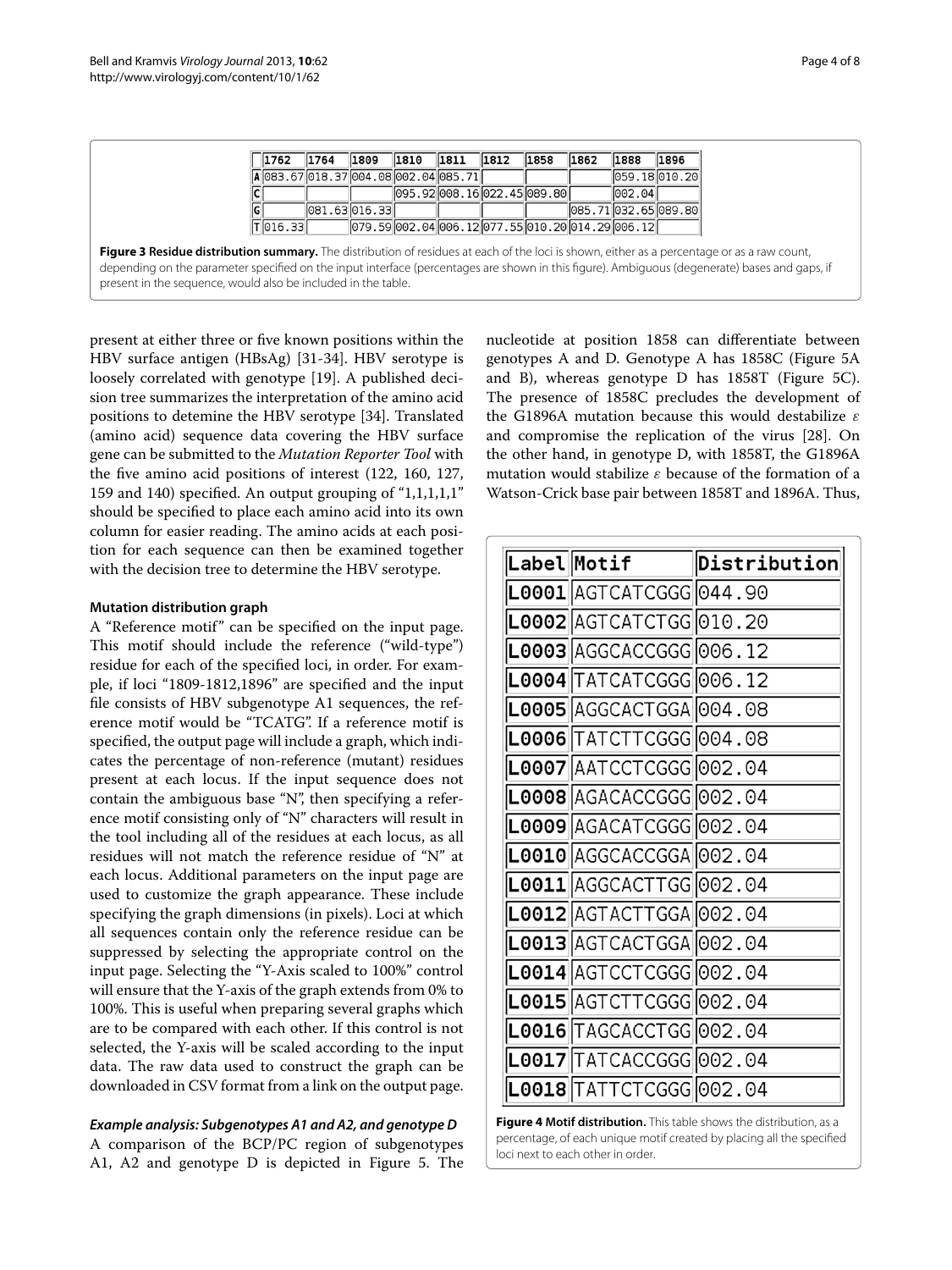<span id="page-4-0"></span>as is demonstrated in Figure [5,](#page-4-0) the G1896A mutation is found in genotype D but not in genotype A. The G1896A leads to a tryptophan to stop codon mutation, which results in the truncation of HBeAg precursor and abrogation of HBeAg expression [\[27\]](#page-6-21). G1762T/1764A mutations, which affect the expression of precore mRNA and cause a reduction in HBeAg expression can develop in genotypes

A and D. However, because G1896A rarely occurs in genotype A, the frequency of 1762T/1764A is higher in this genotype compared to genotype D (Figure [5\)](#page-4-0). This is the only mutation that can affect HBeAg expression in subgenotype A2 (Figure [5B](#page-4-0)), whereas in subgenotype A1 there are additional mutations that can modulate HBeAg expression (Figure [5A](#page-4-0)). In subgenotype A1,



**Mutation Distribution** 

A

Percentage

100

80

60

40

20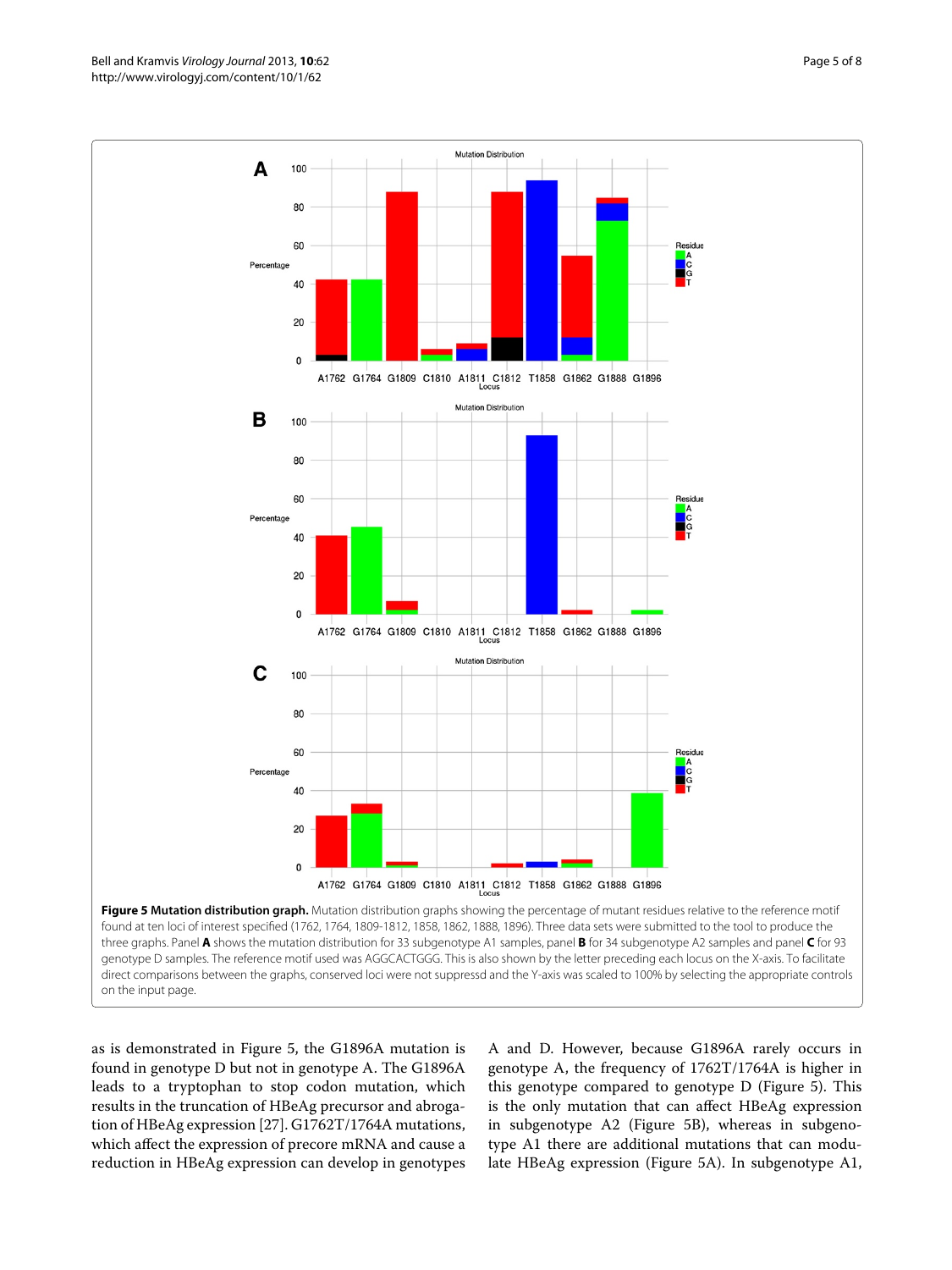which is also characterized by 1888A, TCAT instead of GCAC occurs at position 1809-1812 (Figure [5A](#page-4-0)). This change in the Kozak sequence, preceding the precore start codon at 1814, impairs HBeAg expression by a leaky scanning mechanism. The effect of the Kozak mutations on HBeAg expression is comparable with that of the A1762T/G1764A. Co-existence of 1762T1764A and Kozak mutations reduces HBeAg expression in an additive manner [\[26\]](#page-6-20). Thus it can be seen that subgenotype A1 has alternative mechanisms for reducing HBeAg expression compared to genotype D, and subgenotype A2 does not develop mutations that can abrogate HBeAg expression. These differences correlate with the findings of an earlier study, which showed that the prevalence of HBeAg in serum was significantly lower in carriers of subgenotype A1 than in carriers of A2 or D [\[35\]](#page-6-27).

# **Discovery mode**

When the "Discovery Mode" option on the input page is selected, the tool examines the distribution of residues at each of the specified loci and selects for processing only those loci which are *not* conserved across all input sequences. This mode can be used to "discover" loci of interest by specifying a range of loci, such as "1-100" for example, rather than specific, known loci. The tool will then examine the residues at loci 1 to 100, and will include for further processing and output only those loci at which two or more (different) residues are found. Loci at which only one residue is found will be excluded from the analysis entirely.

When "Discovery Mode" is selected, the "Output grouping", "Reference motif" and graphing parameters are disabled, as the number and position of loci, which would be included in the final analysis is only known after the tool has processed the file. Also, as this is a "discovery mode", it will not be known in advance which loci should logically be grouped together as a unit of interest.

## **Limitations**

A limitation, by design, is that the sequence data must be aligned. The position of the anchor motif in the first sequence is taken as the anchor position, and loci in all sequences are referenced according to this position. If the input sequence data are not aligned, or if the anchor motif is incorrect, the tool may return incorrect data. Whilst the number of loci, which can be specified, is not limited, it may not be feasible to enter more than a few dozen loci, as this generates a large amount of output data. All loci values must be greater than the anchor position. Updates to the tool will be made to address limitations as necessary.

# **Conclusions**

As an online tool, available free of charge, no download or installation is required. As demonstrated, this tool can be used for both genotyping and serotyping of HBV without the requirement of computer skills or knowledge of phylogenetics. However, as the tool is genome-agnostic, it has a wide application and nucleotide or amino acid sequence data from any organism can be analysed. Loci of interest, which may be located many hundreds of residues apart, can easily be extracted and their distribution summarised. Rapid characterisation of many sequences, or subsets of sequences, can be achieved easily when the loci of interest are known. Using the "Discovery Mode", conserved and therefore uninformative loci, are automatically ignored, and potential loci of interest can be found and identified.

# **Methods**

The *Mutation Reporter Tool* consists of a web-based frontend ("client" interface) with which the user interacts, and a CGI (common gateway interface) script on a server, which runs Python language [\[36\]](#page-7-0) code to generate the output web-page. The tool is one component of a larger project currently under development, which makes use of a common, shared Python library. The input FASTA file which the user specifies is saved locally (on the server) by the CGI script and then processed by the Python library. Methods within this library are responsible for loading sequence data from a FASTA file, processing the input parameters, and extracting the requested data from the FASTA file. The output HTML page is written to disk by the Python script. The optional output graphs are generated using the *ggplot2* graphics library [\[37\]](#page-7-1) in the R statistical programming language [\[38\]](#page-7-2). If graphs are requested by the user, the Python script writes the relevant data to disk as a CSV (comma-separated value) file. A short R script, which is customized based on the input parameters specified, is also written to disk. The Python script then calls the R script, which generates the graph and writes it to disk. The images are then linked on the output HTML page. The tool is an online resource, which requires a client browser to connect to the tool's webserver. As such, there is no stand-alone, offline version available for download.

The tool, which assumes that the submitted sequence data is aligned, finds the first occurrence of the anchor motif in the first sequence in the input file. The first character of the anchor motif is then considered to be at the position specified as the anchor position. Sequence data at each of the specified loci for all sequences in the file is then accessed and tabulated. Loci positions are mapped to positions in the sequence data using the anchor motif as an offset value. Data from the loci specified are grouped into columns according to the "output grouping" field. If this field is not specified, all loci are grouped into one output column. If a sequence ID pattern was specified, the tool executes the appropriate regular expression match on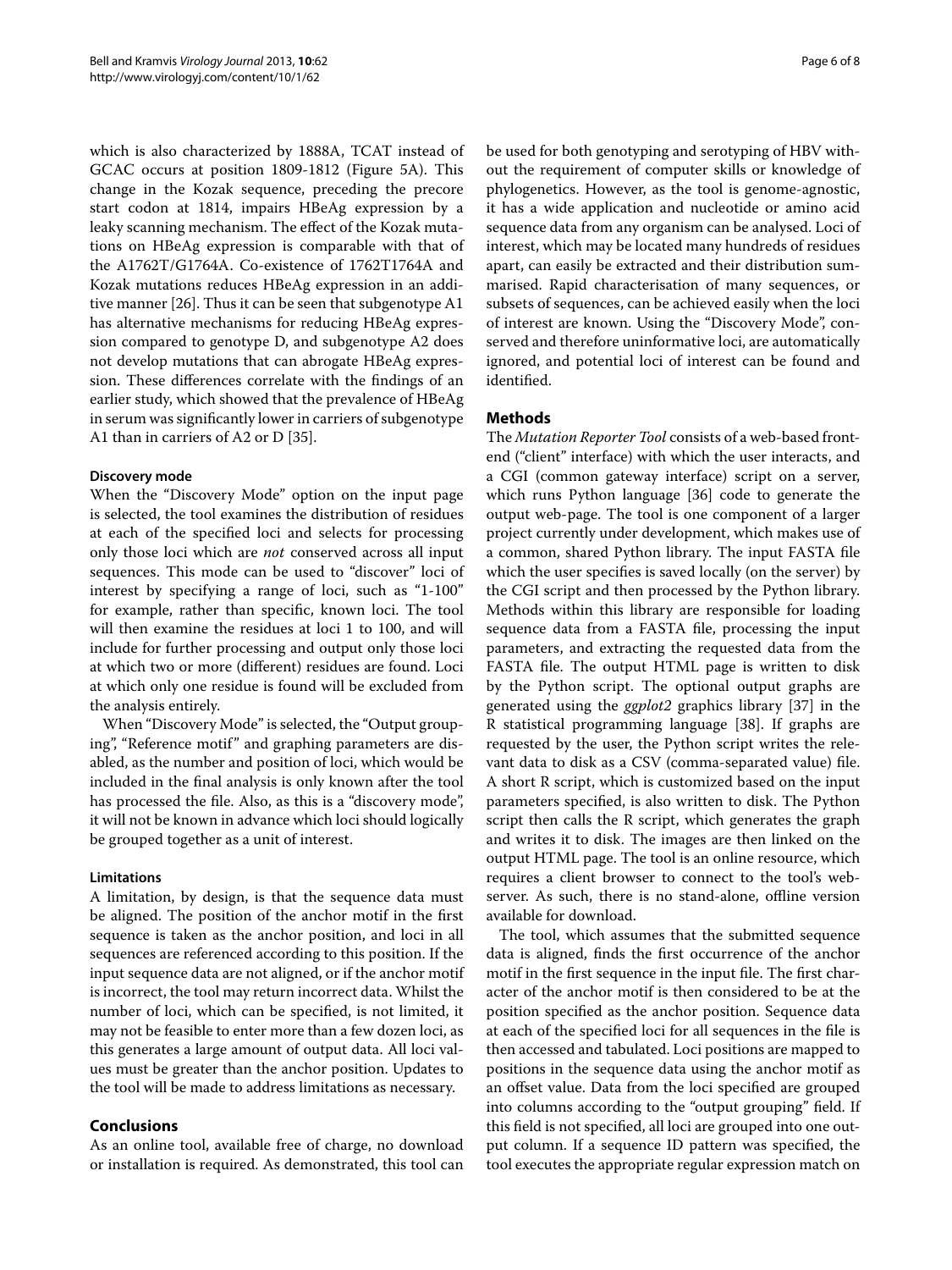# the FASTA IDs in the input file. In "Discovery Mode", loci at which no variation is found are excluded.

#### **Competing interests**

The authors declare that they have no competing interests.

#### **Authors' contributions**

AK is the principle investigator. TB conceived the idea of the tool, wrote the code, established and maintained the server, software and hardware. TB and AK wrote the paper. Both authors read and approved the final manuscript.

#### **Acknowledgements**

TB received bursaries from the National Research Foundation (NRF), the Medical Research Foundation (MRC), the Poliomyelitis Research Foundation, National Bioinformatics Network and the University of the Witwatersrand. AK received funding from the NRF (GUN#65530) and the MRC. Mark Keyter and Mukhlid Yousif tested the tool extensively and provided valuable feedback and suggestions.

#### Received: 16 July 2012 Accepted: 28 January 2013 Published: 23 February 2013

#### **References**

- <span id="page-6-0"></span>WHO: World Health Organization: Hepatitis B fact sheet 204 (July **2012, Revision).** 2012. [Accessed on 04 August 2012]. [\[http://www.who.](http://www.who.int/mediacentre/factsheets/fs204/en/) [int/mediacentre/factsheets/fs204/en/\]](http://www.who.int/mediacentre/factsheets/fs204/en/).
- <span id="page-6-1"></span>2. Okamoto H, Tsuda F, Sakugawa H, Sastrosoewignjo RI, Imai M, Miyakawa Y, Mayumi M: **Typing hepatitis B virus by homology in nucleotide sequence: comparison of surface antigen subtypes.** J Gen Virol 1988, **69:**2575–2583.
- <span id="page-6-2"></span>3. Norder H, Couroucé AM, Magnius LO: **Complete genomes, phylogenetic relatedness, and structural proteins of six strains of the hepatitis B virus, four of which represent two new genotypes.** Virology 1994, **198:**489–503.
- 4. Norder H, Hammas B, Lofdahl S, Courouce AM, Magnius LO: **Comparison of the amino acid sequences of nine different serotypes of hepatitis B surface antigen and genomic classification of the corresponding hepatitis B virus strains.** J Gen Virol 1992, **73**(Pt 5):1201–1208.
- <span id="page-6-3"></span>5. Naumann H, Schaefer S, Yoshida CF, Gaspar AM, Repp R, Gerlich WH: **Identification of a new hepatitis B virus (HBV) genotype from Brazil that expresses HBV surface antigen subtype adw4.** J Gen Virol 1993, **74:**1627–1632.
- <span id="page-6-4"></span>6. Stuyver L, Gendt SD, Geyt CV, Zoulim F, Fried M, Schinazi RF, Rossau R: **A new genotype of hepatitis B virus: complete genome and phylogenetic relatedness.** J Gen Virol 2000, **81:**67–74.
- <span id="page-6-5"></span>7. Arauz-Ruiz P, Norder H, Robertson BH, Magnius LO: **Genotype H: a new Amerindian genotype of hepatitis B virus revealed in Central America.** J Gen Virol 2002, **83:**2059–2073.
- <span id="page-6-6"></span>8. Olinger CM, Jutavijittum P, Hübschen JM, Yousukh A, Samountry B, Thammavong T, Toriyama K, Muller CP: **Possible new hepatitis B virus genotype, southeast Asia.** Emerg Infect Dis 2008, **14:**1777–1780.
- 9. Tran TTH, Trinh TN, Abe K: **New complex recombinant genotype of hepatitis B virus identified in Vietnam.** J Virol 2008, **82:**5657–5663.
- 10. Arankalle VA, Gandhe SS, Borkakoty BJ, Walimbe AM, Biswas D, Mahanta J: **A novel HBV recombinant (genotype I) similar to Vietnam/Laos in a primitive tribe in eastern India.** J Viral Hepatitis 2010, **17:**501–510.
- 11. Osiowy C, Kaita K, Solar K, Mendoza K: **Molecular characterization of hepatitis B virus and a 9-year clinical profile in a patient infected with genotype I.** J Med Virol 2010, **82:**942–948.
- <span id="page-6-7"></span>12. Yu H, Yuan Q, Ge SX, Wang HY, Zhang YL, Chen QR, Zhang J, Chen PJ, Xia NS: **Molecular and phylogenetic analyses suggest an additional Hepatitis B virus genotype "I".** PLOS One 2010, **5:**e9297.
- <span id="page-6-8"></span>13. Tatematsu K, Tanaka Y, Kurbanov F, Sugauchi F, Mano S, Maeshiro T, Nakayoshi T, Wakuta M, Miyakawa Y, Mizokami M: **A genetic variant of hepatitis B virus divergent from known human and ape genotypes isolated from a Japanese patient and provisionally assigned to new genotype J.** J Virol 2009, **83:**10538–10547.
- <span id="page-6-9"></span>14. Kramvis A, Arakawa K, Yu MC, Nogueira R, Stram DO, Kew MC: **Relationship of serological subtype, basic core promoter and precore mutations to genotypes/subgenotypes of hepatitis B virus.** J Med Virol 2008, **80:**27–46.
- <span id="page-6-10"></span>15. Mayerat C, Mantegani A, Frei PC: **Does hepatitis B virus (HBV) genotype influence the clinical outcome of HBV infection?** J Viral Hepatitis 1999, **6:**299–304.
- 16. Sumi H, Yokosuka O, Seki N, Arai M, Imazeki F, Kurihara T, Kanda T, Fukai K, Kato M, Saisho H: **Influence of hepatitis B virus genotypes on the progression of chronic type B liver disease.** Hepatology 2003, **37:**19–26.
- <span id="page-6-11"></span>17. Kramvis A, Kew MC: **Relationship of genotypes of hepatitis B virus to mutations, disease progression and response to antiviral therapy.** J Viral Hepatitis 2005, **12:**456–464.
- <span id="page-6-12"></span>18. Steinhauer DA, Holland JJ: **Direct method for quantitation of extreme polymerase error frequencies at selected single base sites in viral RNA.** J Virol 1986, **57:**219–228.
- <span id="page-6-13"></span>19. Kramvis A, Kew M, François G: Hepatitis B virus genotypes. Vaccine 2005, **23:**2409–2423.
- <span id="page-6-14"></span>20. Zoulim F, Locarnini S: **Hepatitis B virus resistance to Nucleos(t)ide analogues.** Gastroenterology 2009, **137:**1593–1608.
- <span id="page-6-15"></span>21. Revill P, Yuen L, Walsh R, Perrault M, Locarnini S, Kramvis A: **Bioinformatic analysis of the hepadnavirus e-antigen and its precursor identifies remarkable sequence conservation in all orthohepadnaviruses.** J Med Virol 2010, **82:**104–115.
- <span id="page-6-16"></span>22. Ou JH, Laub O, Rutter WJ: **Hepatitis B virus gene function: the precore region targets the core antigen to cellular membranes and causes the secretion of the e antigen.** Proc Nat Acad Sci USA 1986, **83:**1578–1582.
- <span id="page-6-17"></span>23. Kramvis A, Kew MC: **Epidemiology of hepatitis B virus in Africa, its genotypes and clinical associations of genotypes.** Hepatology Res 2007, **37:**S9–S19.
- <span id="page-6-18"></span>24. Tong S: **Impact of viral genotypes and naturally occurring mutations on biological properties of hepatitis B virus.** Hepatology Res 2007, **37:**S3–S8.
- <span id="page-6-19"></span>25. Buckwold VE, Xu Z, Chen M, Yen TS, Ou JH: **Effects of a naturally occurring mutation in the hepatitis B virus basal core promoter on precore gene expression and viral replication.** J Virol 1996, **70:**5845–5851.
- <span id="page-6-20"></span>26. Ahn SH, Kramvis A, Kawai S, Spangenberg HC, Li J, Kimbi G, Kew M, Wands J, Tong S: **Sequence variation upstream of precore translation initiation codon reduces hepatitis B virus e antigen production.** Gastroenterology 2003, **125:**1370–1378.
- <span id="page-6-21"></span>27. Carman WF, Hadziyannis S, Mcgarvey MJ, Jacyna MR, Karayiannis P, Makris A, Thomas HC: **Mutation preventing formation of hepatitis B e antigen in patients with chronic hepatitis B infection.** Lancet 1989, **334:**588–591.
- <span id="page-6-22"></span>28. Lok AS, Akarca U, Greene S: **Mutations in the pre-core region of hepatitis B virus serve to enhance the stability of the secondary structure of the pre-genome encapsidation signal.** Proc Nat Acad Sci USA 1994, **91:**4077–4081.
- <span id="page-6-23"></span>29. Chen CY, Crowther C, Kew MC, Kramvis A: **A valine to phenylalanine mutation in the precore region of hepatitis B virus causes intracellular retention and impaired secretion of HBe-antigen.** Hepatology Res 2008, **38:**580–592.
- <span id="page-6-24"></span>30. Magnius LO, Norder H: **Genotypes and molecular epidemiology of the Hepatitis B virus as reflected by sequence variability of the S-Gene.** Intervirology 1995, **38:**24–34.
- <span id="page-6-25"></span>31. Wands JR, Wong MA, Shorey J, Brown RD, Marciniak RA, Isselbacher KJ: **Hepatitis B viral antigenic structure: signature analysis by monoclonal radioimmunoassays.** Proc Nat Acad Sci USA 1984, **81:**2237–2241.
- 32. Mimms LT, Floreani M, Tyner J, Whitters E, Rosenlof R, Wray L, Goetze A, Sarin V, Eble K: **Discrimination of hepatitis B virus (HBV) subtypes using monoclonal antibodies to the PreS1 and PreS2 domains of the viral envelope.** Virology 1990, **176:**604–619.
- 33. Swenson PD, Riess JT, Krueger LE: **Determination of HBsAg subtypes in different high risk populations using monoclonal antibodies.** J Virological Methods 1991, **33:**27–38.
- <span id="page-6-26"></span>34. Purdy MA, Talekar G, Swenson P, Araujo A, Fields A: **A new algorithm for deduction of Hepatitis B surface antigen subtype determinants from the amino acid sequence.** Intervirology 2007, **50:**45–51.
- <span id="page-6-27"></span>35. Tanaka Y, Hasegawa I, Kato T, Orito E, Hirashima N, Acharya SK, Gish RG, Kramvis A, Kew MC, Yoshihara N, Shrestha SM, Khan M, Miyakawa Y, Mizokami M: **A case-control study for differences among hepatitis B**